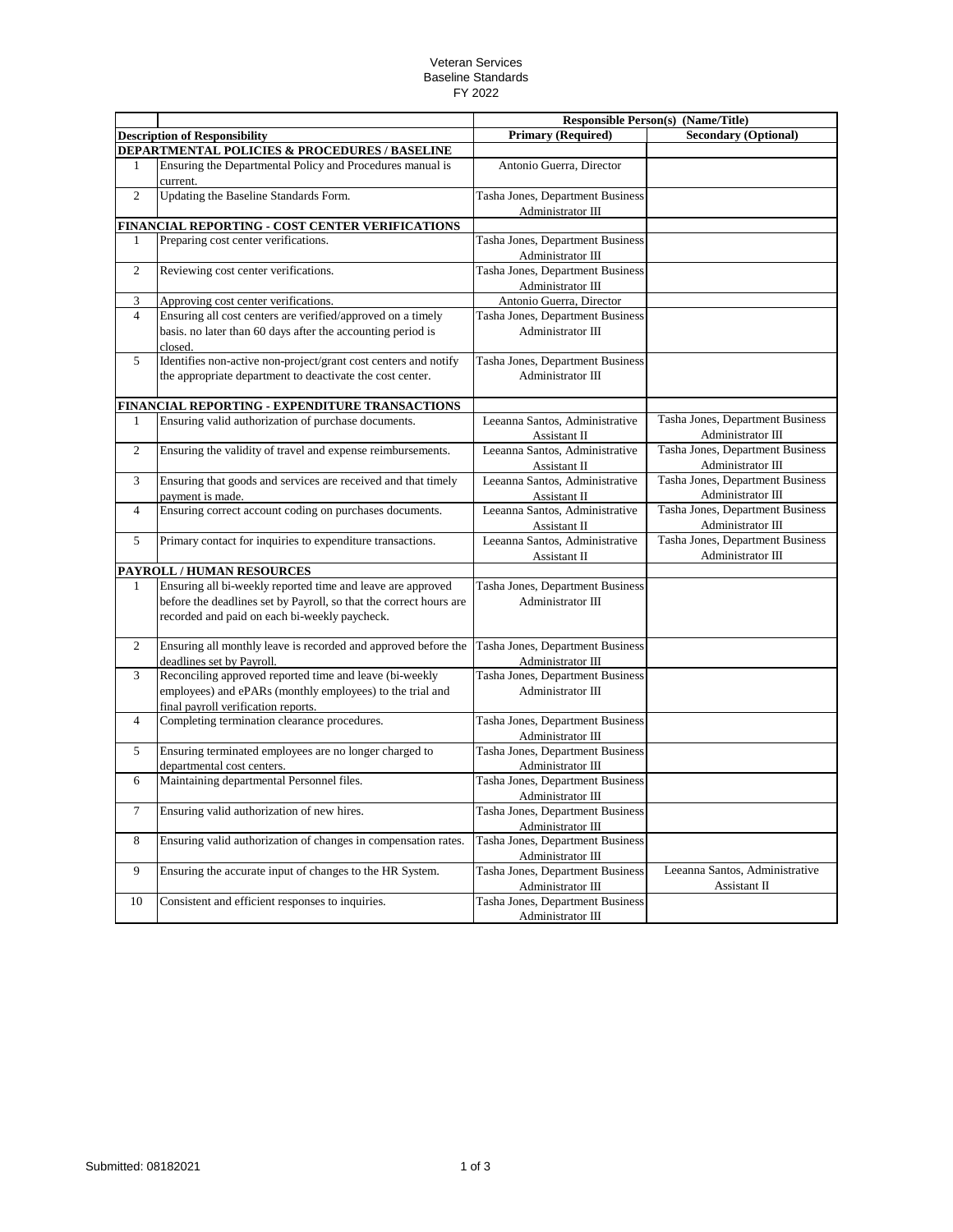## Veteran Services Baseline Standards FY 2022

|                |                                                                                                                                        | <b>Responsible Person(s) (Name/Title)</b>             |                                                       |
|----------------|----------------------------------------------------------------------------------------------------------------------------------------|-------------------------------------------------------|-------------------------------------------------------|
|                | <b>Description of Responsibility</b>                                                                                                   | <b>Primary (Required)</b>                             | <b>Secondary (Optional)</b>                           |
|                | <b>CASH HANDLING</b>                                                                                                                   |                                                       |                                                       |
| 1              | Collecting cash, checks, etc.                                                                                                          | Leeanna Santos, Administrative<br>Assistant II        |                                                       |
| $\overline{c}$ | Prepares Departmental Deposit Form.                                                                                                    | Leeanna Santos, Administrative<br>Assistant II        |                                                       |
| 3              | Approves Departmental Deposit Form.                                                                                                    | Antonio Guerra, Director                              | Tasha Jones, Department Business<br>Administrator III |
| $\overline{4}$ |                                                                                                                                        | Leeanna Santos, Administrative                        |                                                       |
|                | Transports deposit to the Cashiers Office.                                                                                             | Assistant II                                          |                                                       |
| 5              | Preparing Journal Entries.                                                                                                             | N/A                                                   |                                                       |
| 6              | Verifying deposits posted correctly in the Finance System.                                                                             | Tasha Jones, Department Business<br>Administrator III |                                                       |
| $\tau$         | Adequacy of physical safeguards of cash receipts and<br>equivalent.                                                                    | Leeanna Santos, Administrative<br>Assistant II        |                                                       |
| 8              | Ensuring deposits are made timely.                                                                                                     | Leeanna Santos, Administrative<br>Assistant II        |                                                       |
| 9              | Ensuring all employees who handle cash have completed Cash<br>Security Procedures or Cash Deposit and Security Procedures<br>training. | Antonio Guerra, Director                              | Tasha Jones, Department Business<br>Administrator III |
| 10             | Updating Cash Handling Procedures as needed.                                                                                           | N/A                                                   |                                                       |
| 11             | Consistent and efficient responses to inquiries.                                                                                       | Leeanna Santos, Administrative<br>Assistant II        |                                                       |
|                | PETTY CASH                                                                                                                             |                                                       |                                                       |
| 1              | Preparing petty cash disbursements.                                                                                                    | N/A                                                   |                                                       |
| $\overline{2}$ | Ensuring petty cash disbursements are not for more than \$100.                                                                         | N/A                                                   |                                                       |
| 3              | Ensuring petty cash disbursements are made for only authorized<br>purposes.                                                            | N/A                                                   |                                                       |
| 4              | Approving petty cash disbursements.                                                                                                    | N/A                                                   |                                                       |
| 5              | Replenishing the petty cash fund timely.                                                                                               | N/A                                                   |                                                       |
| 6              | Ensuring the petty cash fund is balanced after each<br>disbursement.                                                                   | N/A                                                   |                                                       |
|                | <b>CONTRACT ADMINISTRATION</b>                                                                                                         |                                                       |                                                       |
| 1              | Ensuring departmental personnel comply with contract<br>administration policies/procedures.                                            | Tasha Jones, Department Business<br>Administrator III |                                                       |
|                | PROPERTY MANAGEMENT                                                                                                                    |                                                       |                                                       |
| 1              | Performing the annual inventory.                                                                                                       | Leeanna Santos, Administrative<br>Assistant II        |                                                       |
| $\mathfrak{2}$ | Ensuring the annual inventory was completed correctly.                                                                                 | Leeanna Santos, Administrative<br>Assistant II        |                                                       |
| 3              | Tagging equipment.                                                                                                                     | N/A                                                   |                                                       |
| $\overline{4}$ | Approving requests for removal of equipment from campus.                                                                               | Antonio Guerra, Director                              |                                                       |
|                | <b>DISCLOSURE FORMS</b>                                                                                                                |                                                       |                                                       |
| 1              | Ensuring all employees with purchasing influence complete the<br>annual Related Party disclosure statement online.                     | Antonio Guerra, Director                              | Tasha Jones, Department Business<br>Administrator III |
| $\overline{c}$ | Ensuring all full time, benefits eligible, exempt faculty and staff<br>complete the Consulting disclosure statement online.            | Antonio Guerra, Director                              | Tasha Jones, Department Business<br>Administrator III |
| 3              | Ensuring that all Principal and Co-Principal Investigators<br>complete the annual Conflict of Interest disclosure statement for        | Antonio Guerra, Director                              |                                                       |
|                | the Office of Research and Sponsored Programs                                                                                          |                                                       | Tasha Jones, Department Business<br>Administrator III |
|                | RESEARCH ADMINISTRATION                                                                                                                |                                                       |                                                       |
| 1              | Verifies that all grant cost centers contain positive budgetary<br>balances.                                                           | $\rm N/A$                                             |                                                       |
| $\overline{c}$ | Ensuring that research expenditures are covered by funds from<br>sponsors.                                                             | N/A                                                   |                                                       |
| 3              | Notifies the appropriate department to deactivate expired grant<br>cost centers.                                                       | N/A                                                   |                                                       |
| 4              | Ensuring that all fund groups for each Dept ID have positive<br>fund equity at year-end.                                               | N/A                                                   |                                                       |
| 5              | Verifies that effort reporting is accurately calculated (verifies<br>actual time) and timely reported (quarterly).                     | $\rm N/A$                                             |                                                       |